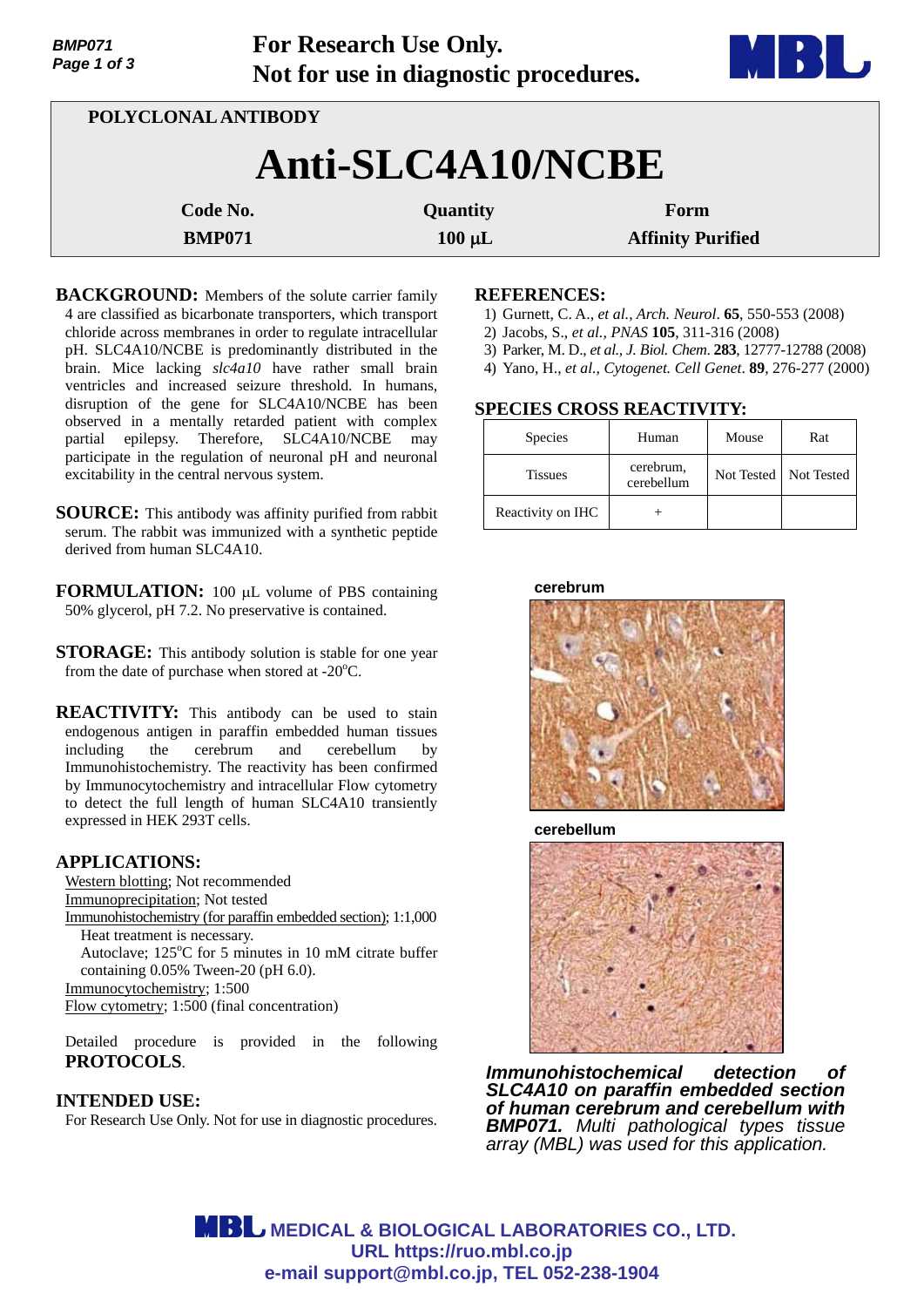# **PROTOCOLS:**

#### **Immunohistochemical staining for paraffin-embedded sections**

- 1) Deparaffinize the sections with Xylene 3 times for 3-5 minutes each.
- 2) Wash the slides with Ethanol 3 times for 3-5 minutes each.
- 3) Wash the slides with PBS 3 times for 3-5 minutes each.
- 4) Heat treatment
	- Heat treatment by Autoclave:

Heat the slides immersed in retrieval solution [10 mM citrate buffer containing 0.05% Tween-20 (pH 6.0)] at 125°C for 5 minutes in pressure boiler. After boiling, the slides should remain in the pressure boiler until the temperature is cooled down to 80°C. Let the immersed slides further cool down at room temperature for 40 minutes.

- 5) Remove the slides from the retrieval solution and cover each section with 3%  $H_2O_2$  in PBS for 10 minutes at room temperature to block endogenous peroxidase activity. Wash 3 times in PBS for 5 minutes each.
- 6) Remove the slides from PBS, wipe gently around each section and cover tissues with blocking buffer (0.5% BSA and 5% Normal goat serum in PBS) for 30 minutes at room temperature to block non-specific staining. Do not wash.
- 7) Tip off the blocking buffer, wipe gently around each section and cover tissues with primary antibody diluted with blocking buffer as suggested in the **APPLICATIONS**.

**Note:** It is essential for every laboratory to determine the optional titers of the primary antibody to obtain the best result.

- 8) Incubate the sections over night at  $4^{\circ}$ C.
- 9) Wash the slides 3 times in PBS for 5 minutes each.
- 10) Wipe gently around each section and cover tissues with Histostar (Ms+Rb) (MBL; code no. 8460). Incubate for 1 hour at room temperature. Wash as in step 9).
- 11) Visualize by reacting for 10 minutes with DAB substrate solution (MBL; code no. 8469). \*DAB is a suspect carcinogen and must be handled with care. Always wear gloves.
- 12) Wash the slides in water for 5 minutes.
- 13) Counter stain in hematoxylin for 1 minute, wash the slides 3 times in water for 5 minutes each, and then immerse the slides in PBS for 5 minutes. Dehydrate by immersing in Ethanol 3 times for 3 minutes each, followed by immersing in Xylene 3 times for 3 minutes each.
- 14) Now ready for mounting.

(Positive controls for Immunohistochemistry; cerebrum, cerebellum)

#### **Immunocytochemistry**

- 1) Culture the cells at an appropriate condition on a glass slide. (for example, spread  $1x10^4$  cells for one slide, then incubate in a  $CO<sub>2</sub>$  incubator for one night.)
- 2) Wash the cells 3 times with PBS.
- 3) Fix the cells by immersing the slide in PBS containing 4% paraformaldehyde (PFA) for 15 minutes at 4°C.
- 4) Wash the slide 2 times with PBS containing 0.5% BSA.
- 5) Immerse the slide in PBS containing 0.1% Triton X-100, 0.5% BSA for 15 minutes at room temperature.
- 6) Immerse the slide in blocking buffer (0.1% Triton X-100, 0.5% BSA, 5% Normal goat serum in PBS) for 15 minutes at room temperature.
- 7) Tip off the washing buffer, add the primary antibody diluted with blocking buffer at a titer as suggested in the **APPLICATIONS** onto the cells and incubate for 2 hours at room temperature (Optimizations of antibody titer or incubation condition are recommended if necessary.)
- 8) Wash the slide 3 times with PBS containing 0.1% Triton X-100, 0.5% BSA.
- 9) Add 50  $\mu$ L of PE conjugated anti-rabbit IgG (Beckman Coulter; code no. 732743) at a titer of 1:200 diluted with blocking buffer. Incubate in the dark for 1 hour at room temperature.
- 10) Wash the slide 3 times with PBS containing 0.1% Triton X-100, 0.5% BSA.
- 11) Wipe excess liquid from slide but take care not to touch the cells. Never leave the cells to dry.
- 12) Promptly add mounting medium onto the slide, then put a cover slip on it.



*Immunocytochemical detection of SLC4A10 in 293T transiently expressing SLC6A9 (left) or SLC4A10 (right) with BMP071.*

# **Flow cytometric analysis**

We usually use Fisher tubes or equivalents as reaction tubes for all steps described below.

- 1) Wash the cells 3 times with PBS containing 0.5% BSA.
- 2) Resuspend the cells with PBS containing 0.5% BSA  $(5x10^6 \text{ cells/mL}).$
- 3) Add 100  $\mu$ L of the cell suspension into each tube, and centrifuge at 500 x g for 1 minute at room temperature. Remove supernatant by careful aspiration.
- 4) Add 100  $\mu$ L of 4% paraformaldehyde (PFA) in PBS to the cell pellet after tapping. Mix well, then fix the cells for 15 minutes at  $4^{\circ}$ C.
- 5) Wash the cells 2 times with PBS containing 0.5% BSA.
- 6) Add 100  $\mu$ L of PBS containing 0.1% Triton X-100, 0.5% BSA to the cell pellet after tapping. Mix well, then permeabilize the cells for 15 minutes at room temperature  $(20-25^{\circ}C).$
- 7) Add 50  $\mu$ L of blocking buffer (PBS containing 0.1%) Triton X-100, 0.5% BSA, 5% normal goat serum) to the cell pellet after tapping. Mix well and incubate for 15 minutes at room temperature.